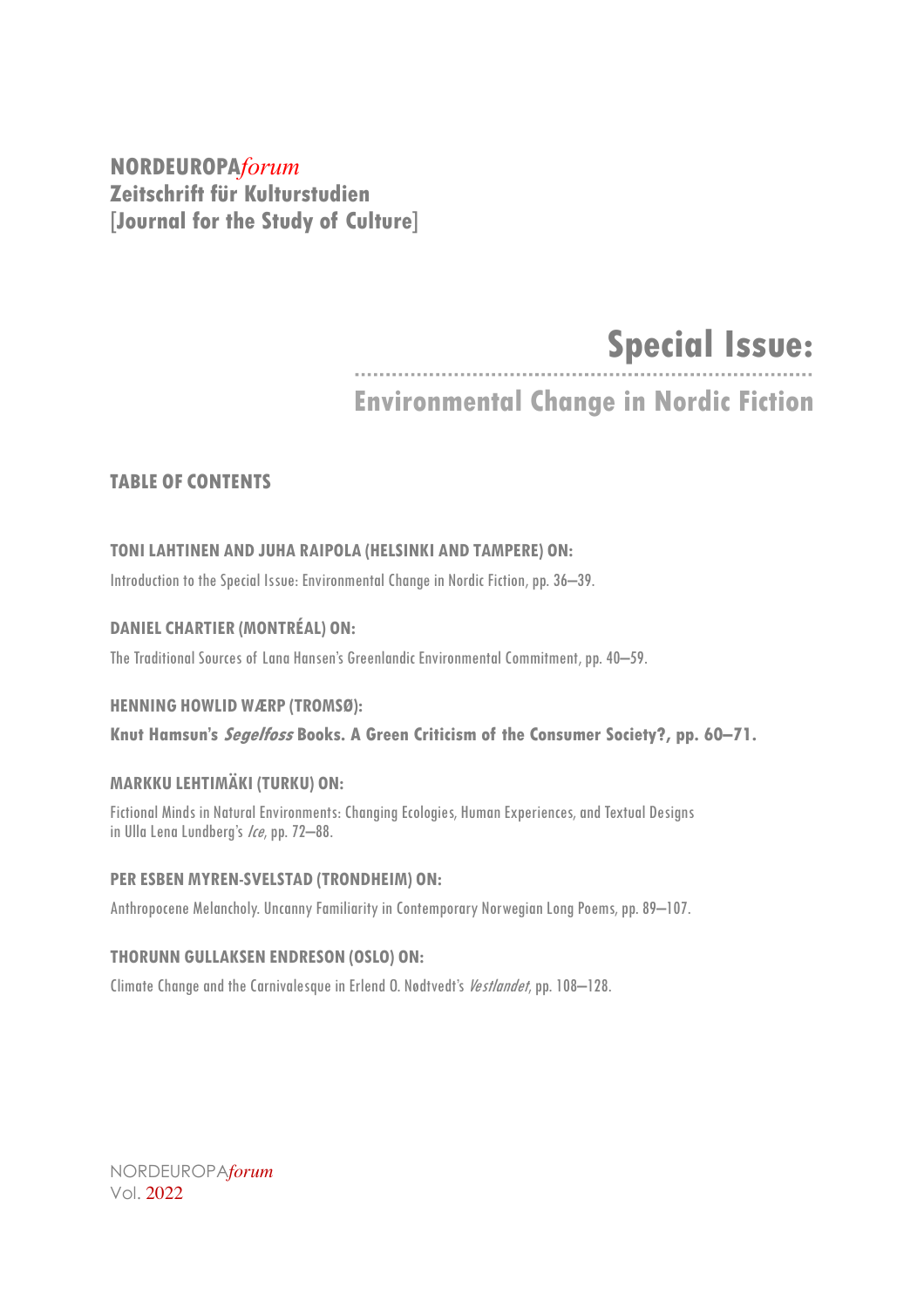**Henning Howlid Wærp (Tromsø):**

# **Knut Hamsun's Segelfoss Books**

**A Green Criticism of the Consumer Society?**

#### **Abstract**

The novels of the Norwegian Nobel Prize winner Knut Hamsun can be seen as an ongoing discussion with modernity. In some parts his critique is reactionary, in other parts worth listening to. This article deals with his Segelfoss novels, Hamsun's satirical representation of the commodity trade within the emerging capitalist market and the role of the consumer. The novels may be read as early and thought-provoking contributions to the large amount of literature on consumers and their nature. Is growth always good? What has been lost?

#### **Zusammenfassung**

Die Romane des norwegischen Nobelpreisträgers Knut Hamsun können als eine ständige Auseinandersetzung mit der Moderne betrachtet werden. In einigen Teilen ist seine Kritik reaktionär, in anderen Teilen hörenswert. In diesem Artikel geht es um seine Segelfoss-Romane, Hamsuns satirische Darstellung des Warenhandels im aufkommenden kapitalistischen Markt und der Rolle des Verbrauchers. Die Romane können als frühe und zum Nachdenken anregende Beiträge zu der großen Menge an Literatur über Verbraucher und ihr Wesen gelesen werden. Ist Wachstum immer gut? Was ist verloren gegangen?

NORDEUROPA*forum* **61** Vol. 2022

**Henning Howlid Wærp** received his PhD from Oslo University and is Professor of Nordic Literature at UiT – the Arctic University of

Norway, campus Tromsø. He has published books on Norwegian novels, nature poetry and the prose poem. In recent years his research has mainly concerned the Arctic; his book Arktisk litteratur was published in 2017; translated to French in 2021: L'Arctique de la littérature norvégienne. Wærp is a literary critic for the Norwegian newspaper Aftenposten and has served as co-editor of Edda: Scandinavian Journal of Literary Research, 2006–2010. In 2018 he published a book on Knut Hamsun's novels: »Hele livet en vandrer i naturen«. Økokritiske lesninger i Knut Hamsuns forfatterskap.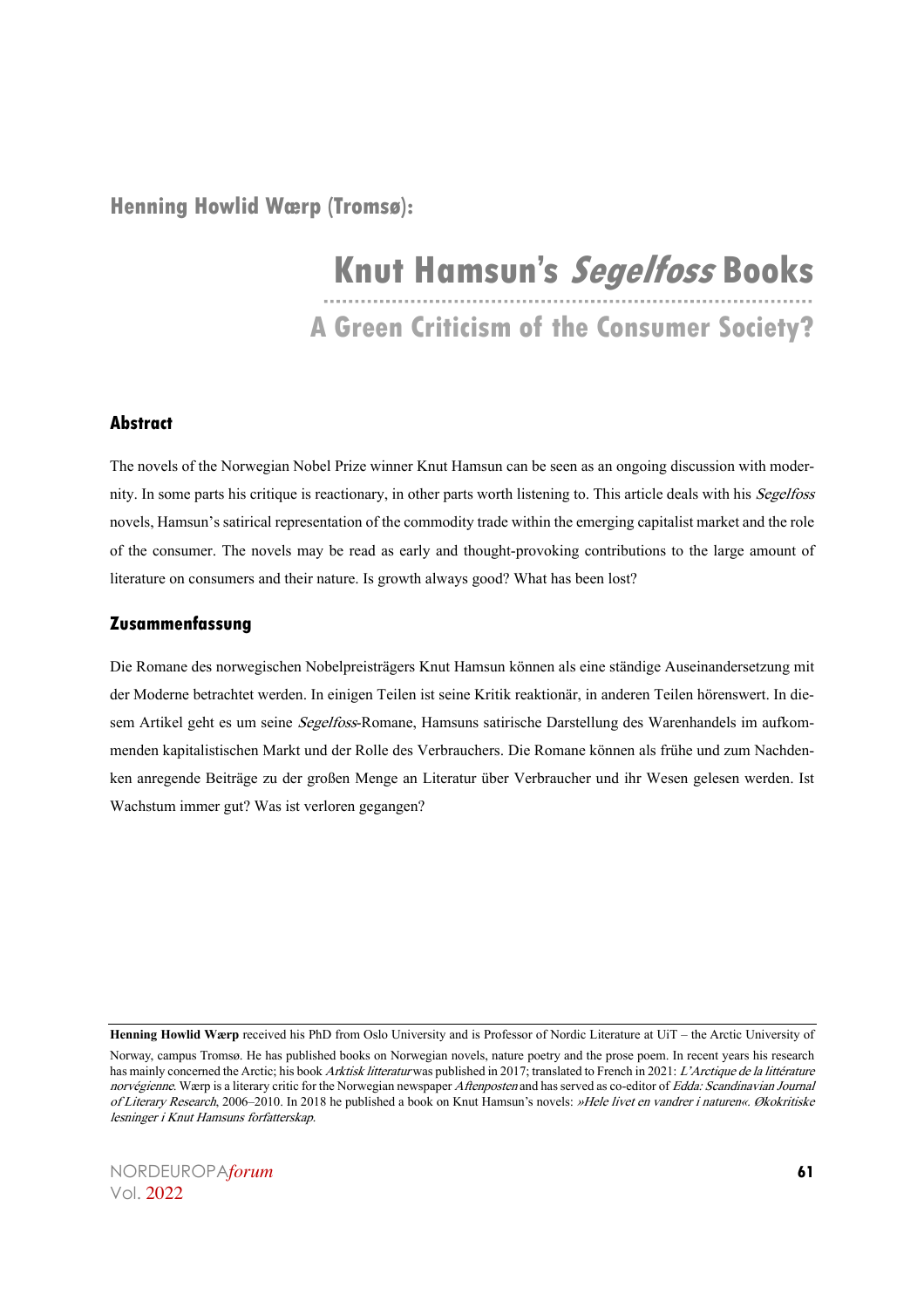The Hamsun scholar Øystein Rottem characterizes Knut Hamsun's collected works – published in the period  $1877-1949$  – as an ongoing discussion of and negotiation with modernity.<sup>1</sup> I agree with this viewpoint. Hamsun's critique of modernity has been labelled as reactionary, and in some respects it is, including his fascination for the patriarch – a powerful and usually older man in charge of a small community – and a similar contempt for workers' organization and workers' rights. Hamsun also has no sense of the modern working woman,<sup>2</sup> and elements of racism and antisemitism in his writing have been pointed to.<sup>3</sup> Still, Hamsun's novels keep on reaching ever new groups of readers, and students and scholars write theses and articles on Hamsun in an understanding that his authorship extends beyond the reactionary and anti-democratic, and that his fiction writing holds some important insights about humanity and human life, about society and our relationship to nature.

In today's ecological crisis of pollution and climate change, it is worth reflecting, first, on whether the crisis is largely caused by an ideology based on progress – understood as ever-increasing consumption and material growth – and, second, that we must look for alternatives to this and ask questions about what the good life is. It can then be useful to look back to see what in the old society had value and has been lost. What should our relationship with nature and the environment really be?

The Danish psychologist Svend Brinkmann argues in his book Gå glipp. Begrensningens kunst i en grenseløs tid (2018, »The Art of Limitation in a Boundless Time«) for a rediscovery of past virtues such as frugality, moderation and modesty, as a counterweight to the social acceleration associated with modernity and its harmful effects. Earlier, the philosophy behind the consumer ideology was that the more one consumed, the better. The paradox that arises from considering a good citizen as a consuming human being is, however, the following, as Brinkman states: »If you are satisfied, you have no incentive to get more, therefore satisfaction is a burden, not a virtue in a consumer society.«4

Hamsun addresses this unreasonable precondition, and it is possible to see a line from Hamsun's emphasis on simple living and responsiveness to nature to Brinkmann's argument for the ethical value of moderation in an ecologically oriented social critique in the year 2022.

#### **Segelfoss Town**

Knut Hamsun's criticism of modernity in his Segelfoss books – Barn av tiden (1913, »Children of the Age«) and Segelfoss by (1915, »Segelfoss Town«), set on the coast of northern Norway – is characterized by clearly conservative elements. I would argue, however, that Jørgen Haugan exaggerates these traits in his monograph Solgudens fall (2004, »The Fall of the Sun God«), when he refers to the novels as reactionary in their criticism of society or

Cf. Rottem 2016, p. 16.

<sup>2</sup> Cf. Žagar 2009; Andersen 2011; Dingstad 2021.

<sup>&</sup>lt;sup>3</sup> Cf. Storfjell 2003; Rem 2014; Jernsletten 2003.

<sup>4</sup> »Er man tilfreds, har man jo ikke noe incitament til å skaffe seg mer, derfor er tilfredshet en last, ikke en dyd i et forbrukersamfunn.« (Brinkmann 2018, p. 25)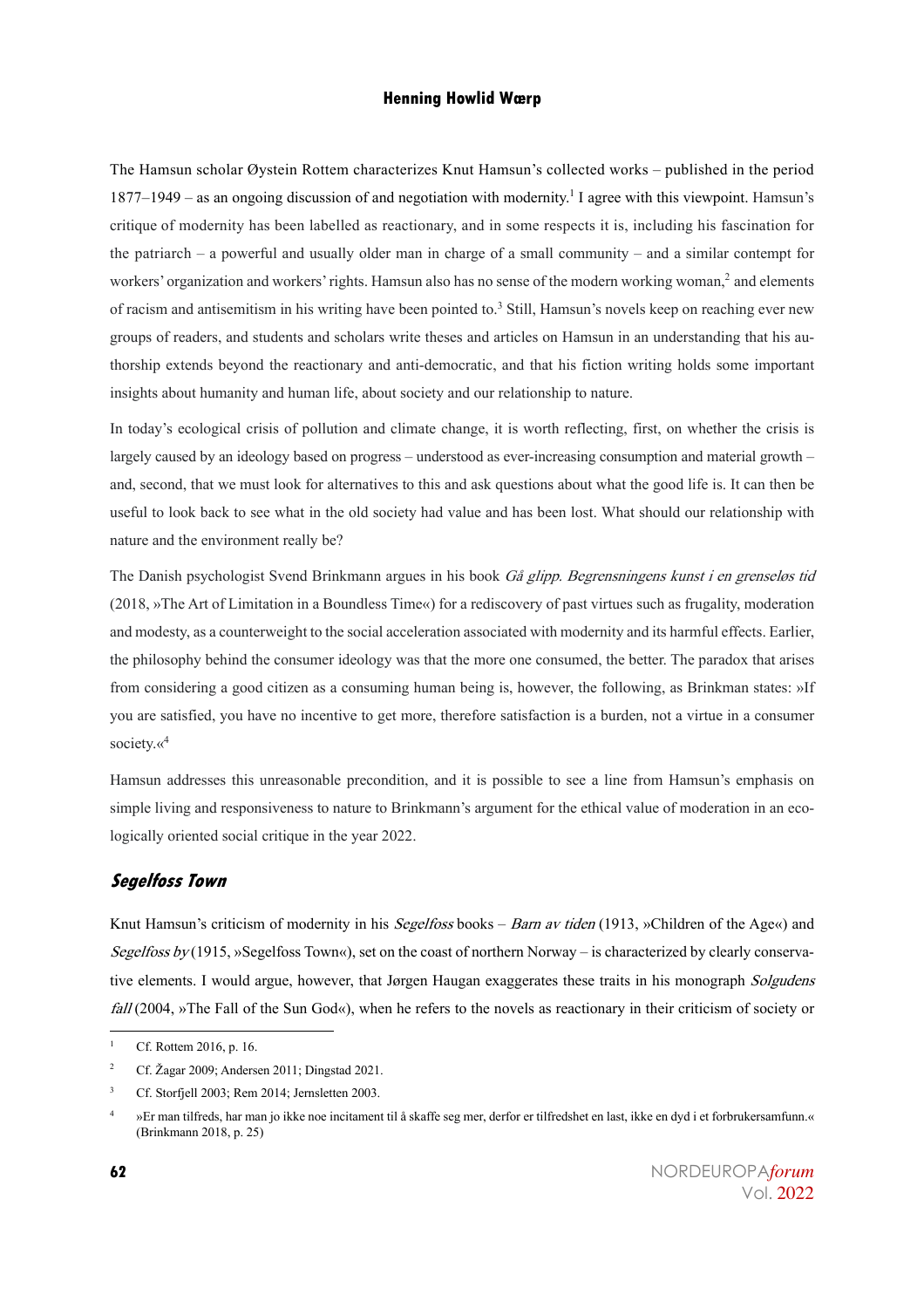civilization, and nostalgic in their attitude to life. He further claims that »[t]he old, crumbling society is maintained as an ideal and as a model example of the decaying consequences of evolution«. <sup>5</sup> If this had been an accurate description, these books would have nothing to say to us today except for their entertainment value. But I think they do, and particularly on one point, namely Hamsun's satirical representation of the commodity trade within the emerging capitalist market and the role of the consumer. That is the topic of this article.

In her book Forbruker og medmenneske (2006, »Consumer and Fellow Human«), Victoria W. Thoresen demonstrates how purchasing power and consumerism have been the subject of massive, arguably excessive, faith. Increased expenditure has been considered the »[...] source of the Good Life; an instrument to achieve freedom, power, and happiness; the way to ensure social status; the evidence of success; the key to economic growth, and global development«. <sup>6</sup> According to Thoresen, from the late twentieth century onwards, there has been a strong focus on how increased consumption has resulted in a growing number of people who struggle with social and psychological disorders, as well as material and environment-related difficulties. Increased consumption does not necessarily mean better quality of life.

It is questions related to the consumer and commodity trade – the modern consumer – that Hamsun wanted to address as early as the beginning of the twentieth century, in particular in his book Segelfoss Town.

#### **A Novel about Change**

Segelfoss Town is a typical Hamsun novel in terms of both characters and setting: a small seaside town in northern Norway in which the local shop, with the shopkeeper Theodor, serves as the setting for most of the plot, albeit with Holmsen's estate standing out in the landscape as a guarantor, securing both moral and aesthetic values. As a contrast to the Holmsen family, Theodor is portrayed as someone with a desire for splendour but lacking the good taste to acquire it. The Holmsen estate does not represent financial security, however, and in the novel Men livet lever (1933, »The Roads Leads On«), grocer Theodor has purchased the estate and moved in.

Between the near-noble Holmsen family on the one hand and the grocer Theodor from the local shop on the other, we find both in *Segelfoss Town* and in *Children of the Age* the speculator and adventurer Holmengraa.

Segelfoss Town has no obvious protagonist; Willatz Holmsen the Younger only shows up on page 110, and never becomes a main character in the plot, as his father was in the previous novel Children of the Age. None of Hamsun's other novels can be described as a collective novel to the same extent as *Segelfoss Town*. We follow the society of Segelfoss in its entirety, focusing on various characters one after the other and on the dynamics between them which either cause further plot development or bring it to a standstill. In many ways, it is a book about the economy.

<sup>5</sup> »Det gamle, hendøende samfunnet holdes oppe som et ideal og som en målestokk for det forfallet som utviklingen har medført.« (Haugan 2004, p. 226)

<sup>6</sup> »[...] kilden til det gode livet; et redskap til å oppnå frihet, makt og lykke; måten å sikre sosial status på; beviset på vellykkethet; nøkkelen til økonomisk vekst og global utvikling« (Thoresen 2006, p. 6).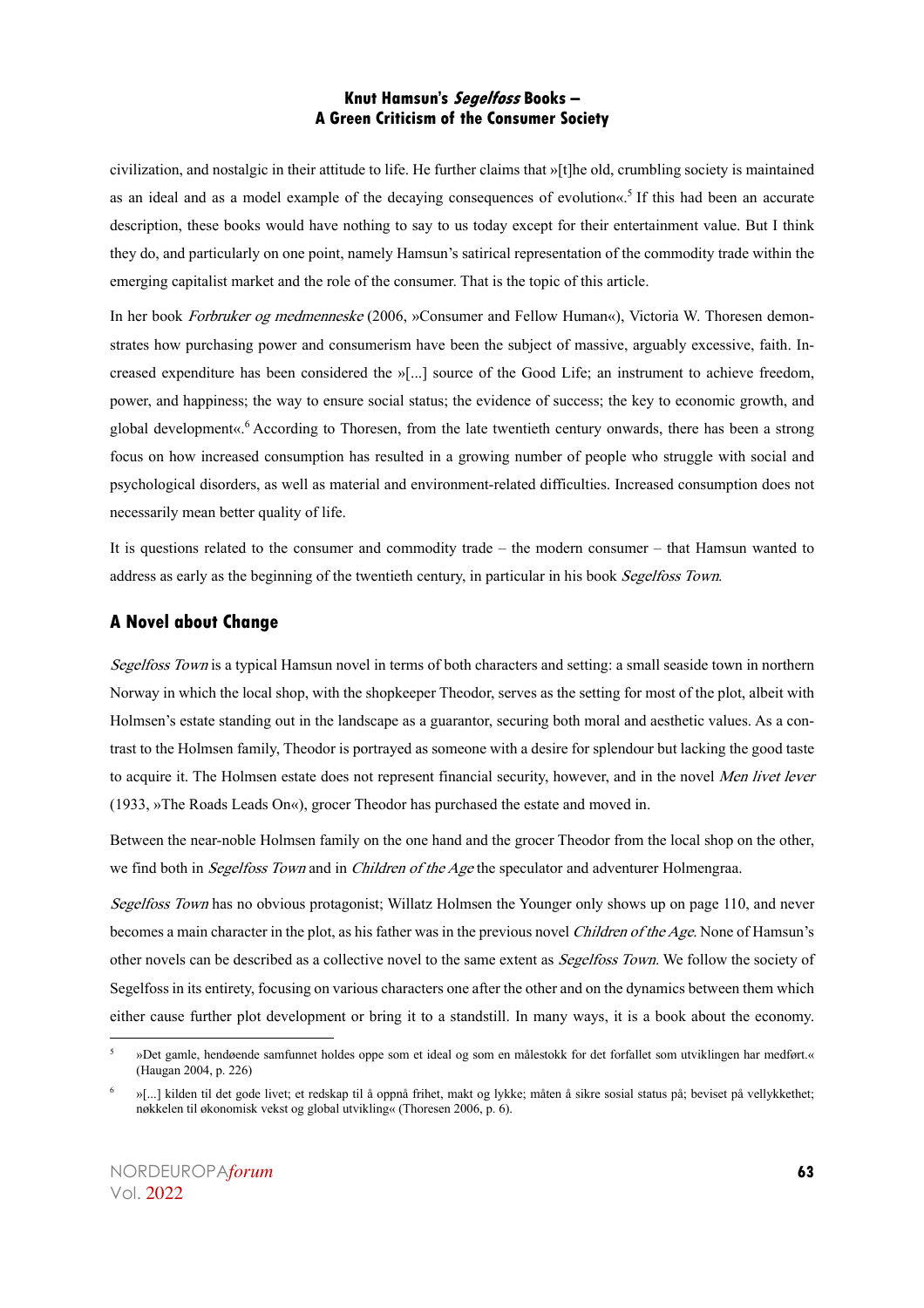Segelfoss has gone from being a barter economy to being a monetary economy within a few decades, and many of the chains of events spin out of this.

Segelfoss Town is also in many ways a book about change. According to Nils Magne Knutsen, we witness the following changes:

1. Change of land tenure. The land is passed on from the Holmsen family and estate first to Holmengraa, and thereafter to the smallholders who eventually become freeholders.

2. Change of economic basis. The Segelfoss estate, being dependent on agriculture and fishing, becomes Segelfoss town, which is based on trade and industry.

3. Change of *consumer habits, lifestyle* and *pace*. A transition takes place from a barter economy to a monetary economy, from salt meat and fish to canned food, from goat's cheese to Swiss cheese, from sturdy homemade shoes and clothing to low quality manufactured products, from a peaceful rural community to a busy town with hotel, local newspaper and major developments.

4. Change of moral attitudes. The inhabitants move from politeness, respect and decency towards unrest, laziness, dissatisfaction and loss of decency.<sup>7</sup>

Hamsun operates with multiple agendas in the novel. But despite the criticism of modernity, Segelfoss Town is entertaining and energetic, with a number of fascinating characters and milieus. This might explain its positive reception with both critics and readers; the book was published in November 1915 and had to be reprinted three times before the end of the year.

In the following, I will address some of the criticism expressed in the novel; not the unreasonable attack on the labour movement, but point three in Nils Magne Knutsen's aforementioned list: consumer habits, lifestyle and pace. I would argue that Segelfoss Town may be read as a novel about consumer society, and it is this development that Hamsun wants to address. Moreover, it is on this point that the novel is of particular relevance today.

#### **Consumer Society**

At the beginning of *Segelfoss Town*, we are presented with Hamsun's satirical criticism of the emerging consumer society. Grocer Per is replaced by his son Theodor, and with this shift, a new type of trade develops:

That's the way things grew – one thing with another, and the business most of all. Matches and salt? No! canned goods and macaroni and Gruyère! The stubborn cripple up in the attic wanted goat-cheese now as in the old days – the foolish old man; goat-cheese was not to be got now for no one kept goats any longer. The article was out of date. [...] Couldn't he be like other folk and take Roquefort in tin-foil and Camembert in dainty wooden boxes? [...] He had not kept pace with the progress of the place and of mankind; there was no one now who did

Cf. Knutsen 1975, p. 78.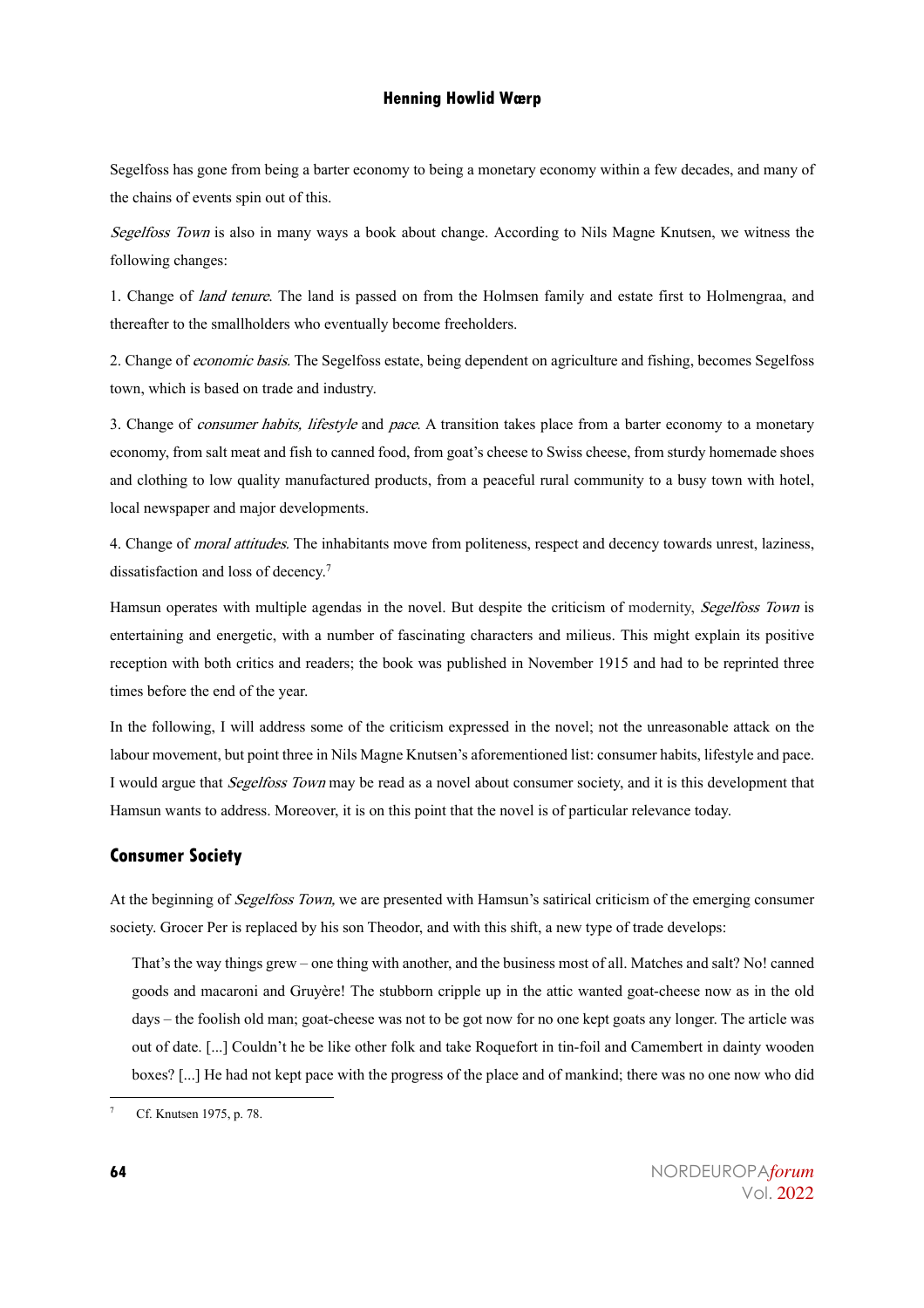not eat all the macaroni he could get [...] and they would have liked to have had a swaying macaroni-forest here too, just as in foreign lands! 8

Theodor's assortment is partly a response to his customers' demands, but he is also partly responsible for the new course of action with his introduction of new products and his marketing. There is a dialectics here, which is familiar with the modern consumer society. The customers' new preferences are not necessarily due to quality or price; it's fashion, and often the fact that the products come from abroad. A comic example of this is the Segelfoss people's image of swaying spaghetti fields.

The mania for shopping is not just an innocent indulgence; it has a fundamental impact on the small coastal society. This is also satirically described when canned food is perceived as fresh as opposed to the local food. This is Hamsun's portrayal of the ignorant consumer.

According to the philosopher Kate Soper, the *consumer* category is a relatively new designation. Trade has always taken place, but the consumer identity appears in the mid-1800s, when it was hotly debated whether consumption was a contribution to public welfare and whether one might talk about the »conscientious consumer« as opposed to the consumer who is driven only by personal greed and irrational appetite.<sup>9</sup> This is an ongoing debate, and today we have terms like green trade, indicating that the consumer is environmentally aware, and Fair Trade, where the consumer wishes to aid producers in developing countries by making demands of Western capital owners. The politically aware consumer may also be found in various product-boycotting movements. Terms such as »consumer effort« point to this aspect of the consumer role.

Yet many are probably so-called passive consumers. Soper emphasizes that many feel uncomfortable with the fact that improved living standards involve increased consumption, and that something is lost in a »high-speed, workdominated, materialistic lifestyle«. <sup>10</sup> According to Soper, aspects of the consumer culture have resulted in a transition from what the ancient Greeks called *pothos* – an appreciation of the already accessible – to *himeros*, a longing for the inaccessible.<sup>11</sup>

Among the questions that have been raised in the debate concerning global trade are the following: Is the consumer culture compatible with altruism, a moral attitude that values others' well-being before one's own selfishness, or is consumption *per se* connected to self-interest and desire? Can – and should – the consumer be cultivated in order to become a »citizen consumer« and an »active consumer«, or is the consumer destined to be manipulated? These

<sup>8</sup> Hamsun 1925, p. 27. »Slik vokste allting i været, det ene med det andre og handelen mest. Fyrstikker og salt? Nei hermetikk og makaroni og sveitserost. Den stivsinnete krøpling oppe på loftet ville ha geitost nu som i gamle dager, – den enfoldige mann, geitost var jo ikke lenger til å oppdrive fordi ingen holdt geit mere. Varen var utryddet [...] Kunne han ikke som andre folk ta roquefort i sølvpapir og camembert i delikate treesker? [...] Han hadde ikke fulgt med i stedets og menneskenes oppsving, nu var det ingen som ikke åt makaroni [...] og de måtte bare såsant ha hatt en duvende makaroniskog her også likesom i utlandet!« (Hamsun 2008b, p. 27)

<sup>9</sup> Soper 2007, p. 206.

 $10$  Ibid., p. 211.

 $11$  Cf. ibid.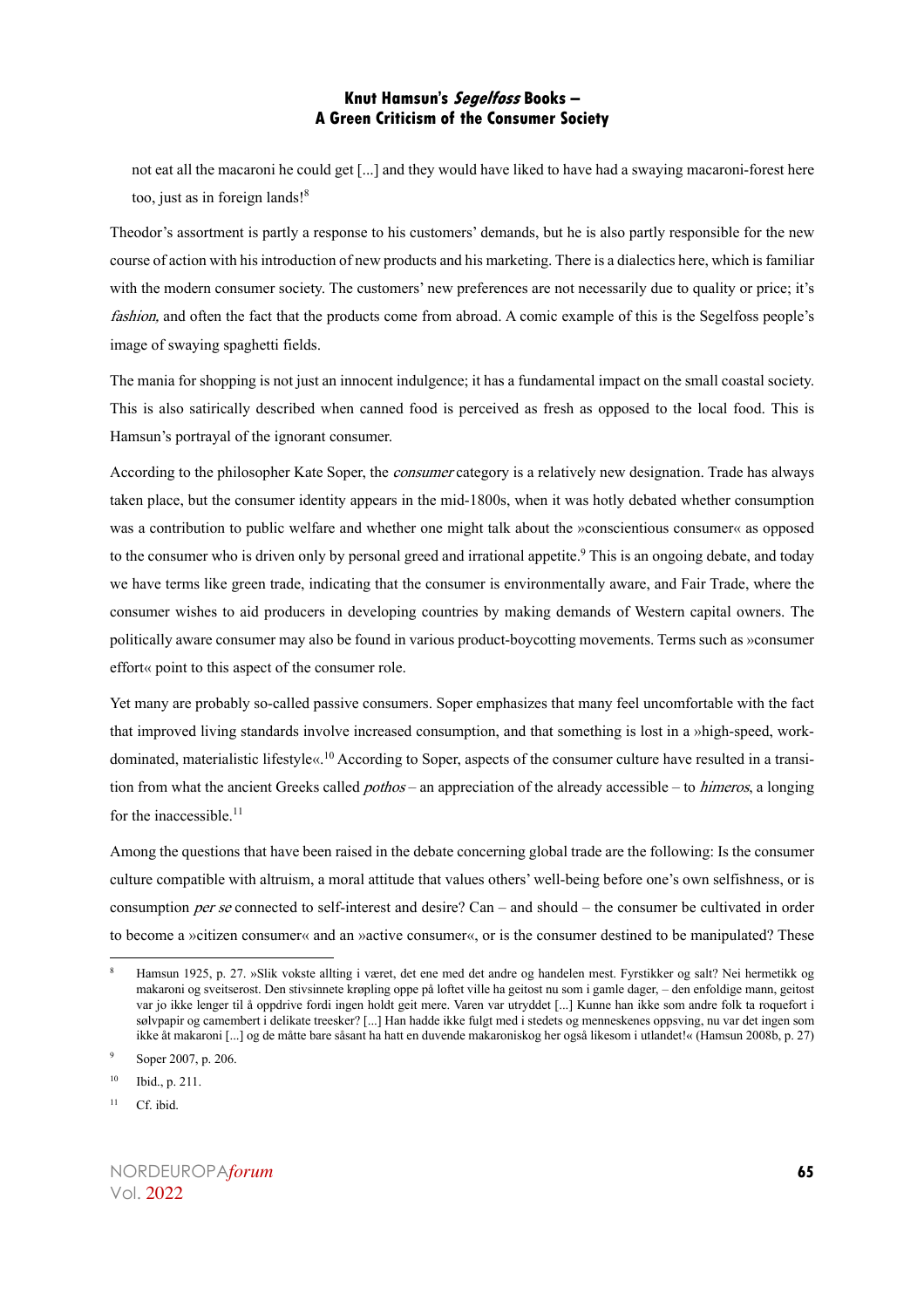questions are discussed in a number of recent books on the consumer, among others in *The Making of the Consumer* (2006), edited by Frank Trentmann.

Hamsun's Segelfoss novels also discuss such questions, although not theoretically, but through scenes and situations. The plot in *Children of the Age* is set in the last decades of the nineteenth century, whereas *Segelfoss Town* takes place in the early 1900s. They are thus from a period in which the concept of the consumer was relatively new.

Does Hamsun wish to return to the time of the barter economy? I don't think there are any grounds for claiming that. Hamsun does not reject retail trade or the monetary economy as such; his fascination with the local shop and with trade – whether it concerns fish or markets – runs through many of his novels from northern Norway. We also notice the narrator's fascination with the investor. Hamsun gives no final answer as to what false and actual needs are. In his novels, he generally has an unerring eye for the fact that some luxury products may provide pleasure, or that some products may provide perhaps necessary social success in a given situation. What he criticizes is the excessive purchasing, often with money one doesn't actually have, in order to acquire things one doesn't need: a type of commerce that doesn't lead to the customer's satisfaction but rather appears as a sort of aggressive social climbing. One may argue that Hamsun investigates what it means to consume differently in the *Segelfoss* novels.

For instance, Hamsun makes an appeal for locally produced food. Moreover, as in a number of other novels by Hamsun we get a discussion of what »the good life« is and whether it is necessarily connected to material wealth.

Within consumer criticism, one may easily end up with an altogether oversimplified distinction between false and actual needs. Actual needs here denote the minimum needs of food, clothing and other equipment. But many would object that such an ascetic approach is too moralistic. In an article on »consumerism«, Kate Soper and Lyn Thomas point out that we need not forget that »to be human is to need (desire) diversity, change, novelty, self-development«.<sup>12</sup> Thus, one may not easily say that consumption is simply a compensatory activity. However, the constant search for a satisfaction that never occurs is nevertheless problematic from a consumer point of view. There is a limit to excessive consumption. Victoria W. Thorsen says, in *Forbruker og medmenneske*: »The crux of the matter is not the consumption itself, but its patterns and effects. $\alpha^{13}$  We need to slow down only when we see consumer patterns and trends that are harmful for human development.

In the *Segelfoss* novels, Hamsun challenges the idea of progress and what it involves. That is not the same as wanting to return to a barter economy. The issues that are addressed in the novels are a mix of conservative and progressive thoughts; conservative when it comes to the views on the worker and the employer, and the aristocracy, but progressive in their discussion of the consumer culture. The Segelfoss books are not among Hamsun's artistically strongest, but in many ways, they represent the key to his authorship. In his subsequent novels, the social criticism is elaborated and diversified.

<sup>&</sup>lt;sup>12</sup> Soper & Thomas 2006, p. 24.

<sup>13</sup> »Det springende punkt er ikke forbruket i seg selv, mens dets mønstre og virkninger.« (Thoresen 2006, p. 7)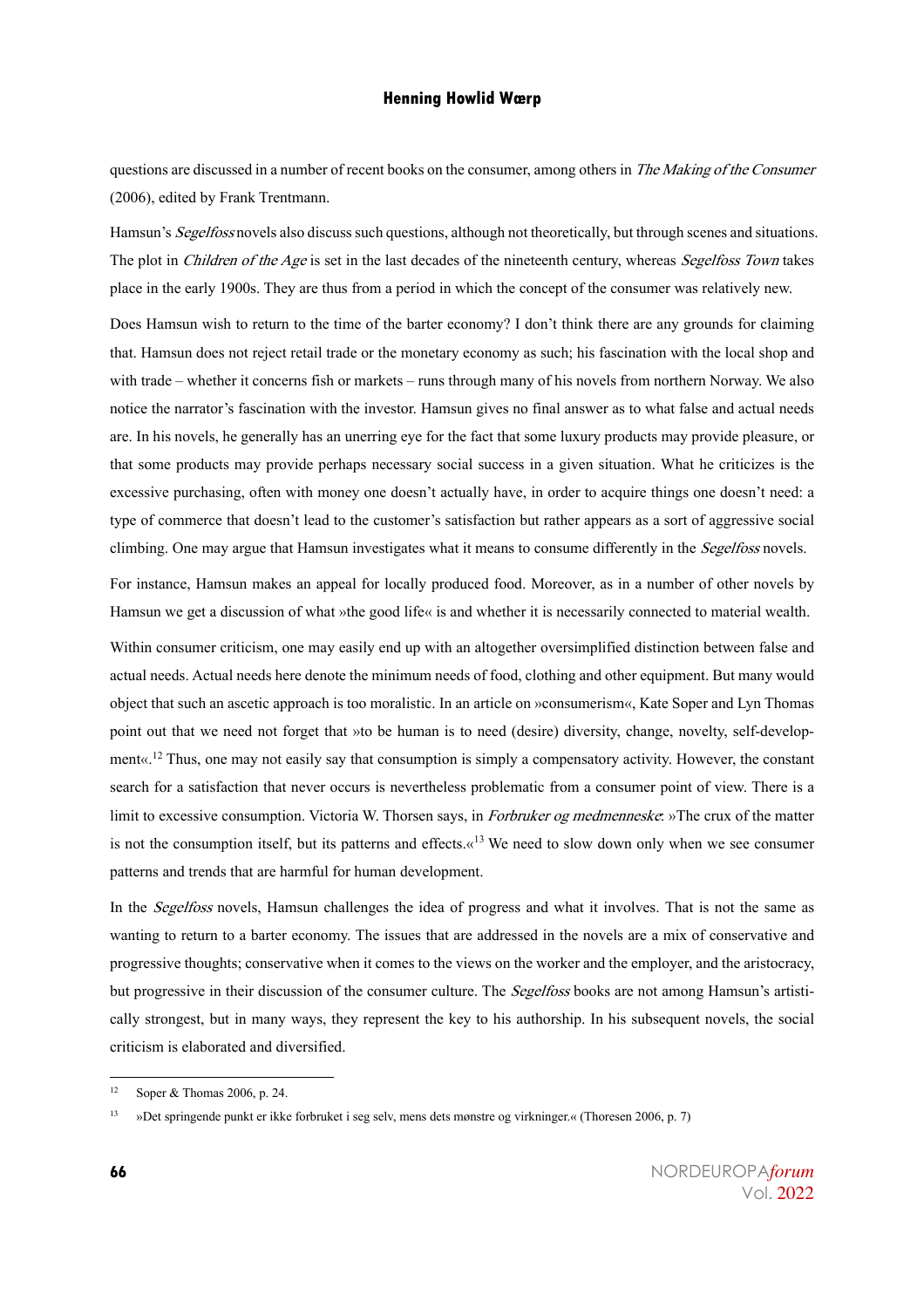In his news articles and commentaries, Hamsun provides simple answers to the problems that arise in modernity and the new age, as in *Bonde, ta hjem datter din fra byen* (1918, »Farmer, bring your daughter home from the city«). In his novels, he is much more experimental in his criticism of civilization, which constantly presumes new forms. In contrast to the mania for shopping that weighs heavily on the community around the local shop in Segelfoss, Abel in the novel Ringen sluttet (1936, »The Ring is Closed«) is someone who chooses to renounce all material needs.

#### **Consumer Protection**

Are values and consumption connected? This has been a central point of many discussions concerning trade and consumption. Hamsun's answer to this is a clear and resounding »yes«, and in the Segelfoss books he is – among other things – exploring this. To put it briefly, the philosophy behind the consumer ideology used to be that more and more was better and better. Hamsun did not believe this, as few people do today.

There is a difference between consumption in an »affluent economy«, which characterizes Norway today, and a »shortage economy« which is characteristic of Hamsun's Segelfoss society. Nevertheless, his thoughts on local societies and local products – practical knowledge and tradition – are interesting today.

Hamsun is not primarily analysing legal responsibility in relation to the consumer society (although the bank mortgages in Segelfoss fall under the law); what interests him is rather consumer responsibility as a private matter.

Kristin Asdal and Eivind Jacobsen give the following definition of consumer responsibility in their book Forbrukerens ansvar (2009, »The Consumer's Responsibility«). »It has to do with our conscience, with the dialogue we have with ourselves about what we should or ought to do in various purchase and consumer situations. Morality, guilt, shame, are, in other words, a central theme.«<sup>14</sup>

The fact that the shoemaker at Segelfoss stops making shoes and instead buys poor quality shoes at the local shop, the fact that he uncritically receives the new goods, and the fact that in the novel he is never reinstated to his old profession, says much about Hamsun's lack of faith in the emerging consumer society.

Also relevant to the question of the consumer is a discussion of distributive trade, in this context the shopkeeper. There was no consumer council in Hamsun's time; the Norwegian Consumer Council was established in 1953 in order to aid consumers in their encounters with insistent market operators and deceptive advertising, among other things. Consumers were regarded as weak and easily manipulated victims of strong economic agents. Consequently, they needed protection, and to be enlightened and taught how to become independent and able to make their own critical assessments and choices. In later times, the focus on consumer power and rights, and market structures, has further increased: in 1975, the right to consumer education was adopted in the US, and in 1985, the UN emphasized

<sup>&</sup>lt;sup>14</sup> »Det handler om vår samvittighet, den samtalen vi har med oss selv om hva vi gjør eller burde gjøre i ulike kjøps- og forbrukersammenhenger. Moral, skyld, skam er med andre ord et vesentlig tema.« (Asdal & Jacobsen 2009, p. 10)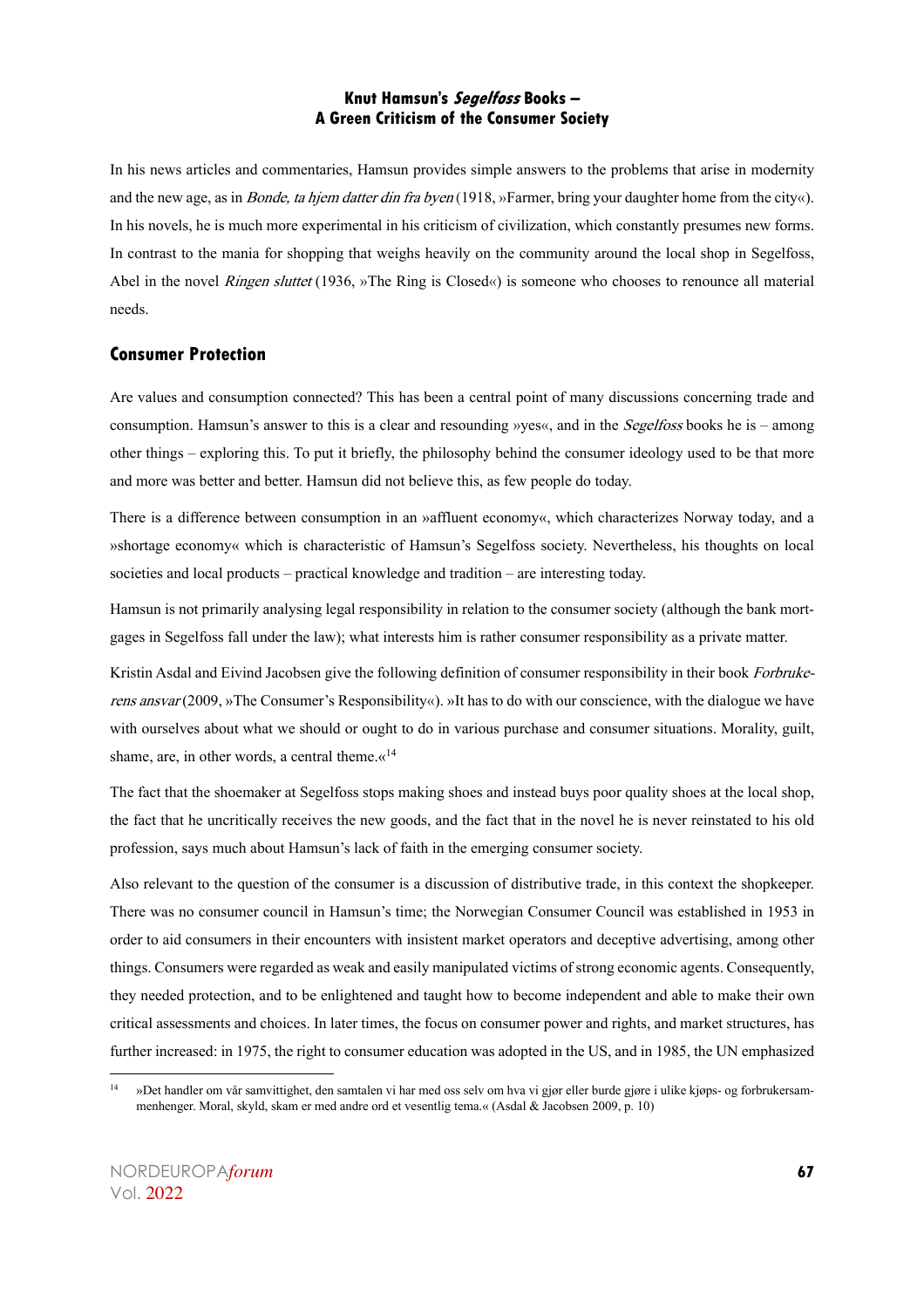the importance of consumer education, community training and environmental awareness. The idea of *consumer* citizenship is a term that has emerged from the 1980s onwards in the Western world.<sup>15</sup>

At one point in *Segelfoss Town*, there is a real need for consumer protection. This is when Theodor in the local shop takes in illustrated catalogues of grave monuments from foundries and stonemasons down south. The Segelfoss tradition has been painted wooden crosses or just an earth mound, but now:

[...] it developed into a regular business; stone monuments were generally considered the finest, and they ousted the metal ones; they were of marble and granite, polished and unpolished, and of all colours – you could take your choice. There were crosses and pyramids and slabs and pillars and obelisks, monuments of every shape.<sup>16</sup>

The motivation behind this purchasing from »illustrated catalogues« is a desire for momentary attention and recognition. It does not arise from tradition or custom; it is triggered by vanity and ostentation in addition to the new access to products. The joy of splendour is short-lived, however; when the goods arrive in Segelfoss by boat from the south, none of the customers have the money to pay for them and they have to buy on tick, hoping to be able to repay their debt after the fishing season is over. In addition, the effect of standing out from the crowd has disappeared, as increasingly more people have constructed resplendent gravesites.

#### **The Road Leads On**

We also meet the Segelfoss community in the third volume of Hamsun's August trilogy: Men livet lever (2009, »The Road Leads On«). Theodor's son, Gordon, returns home from mercantile studies in Germany with, as the narrator phrases it, knowledge about »accountancy, banking and foreign exchange – pompous and superfluous stuff«. <sup>17</sup> As the new owner of the Segelfoss farm he knows nothing about farming and fishing, about herring seining or the smoking of salmon, about eiderdown farming, searching for angelica in the mountains – about hay drying or sheep farming, hunting and collecting wild sea bird eggs, grain harvesting and threshing. He only knows bookkeeping, and he is so aloft over the conditions of the place that he finds it incomprehensible that the Japanese silk kimonos he has brought back for sale are turned down. Why do people want to keep their old canvas shirt and woollen underwear? The villagers lived as they had learned to and only accepted the new slowly, the narrator states, and supports this attitude. About traditional, local knowledge the narrator exclaims:

Ay, the old ways, those are the best! Look there at those boat-sheds of theirs, those little sheds on stilts! Surely they differ in no particular from those which stood here eight centuries ago when Sverre ruled the land, though they still answer every practical purpose. The walls are open strips of birch and aspen, the roofs are of turf and birchbark. And if someone there is who imagines that these boathouse walls ought to be fitted tight against the

<sup>15</sup> Cf. Thoresen 2006, p. 15.

<sup>&</sup>lt;sup>16</sup> Hamsun 1925, p. 362. »[...] det ble en forretning, stenene var nesten flottest og fortrengte malmen, det var marmor og granitt, polert og upolert, alle farver, folk kunne velge. Det var kors og pyramider og plater og søyler og obelisker, alle former.« (Hamsun 2008b, p. 350)

<sup>17</sup> Hamsun 2013, p. 7. »[...] bokførsel, omsetning, børshandel, veksellære, store og overflødige studier.« (Hamsun 2009a, p.12)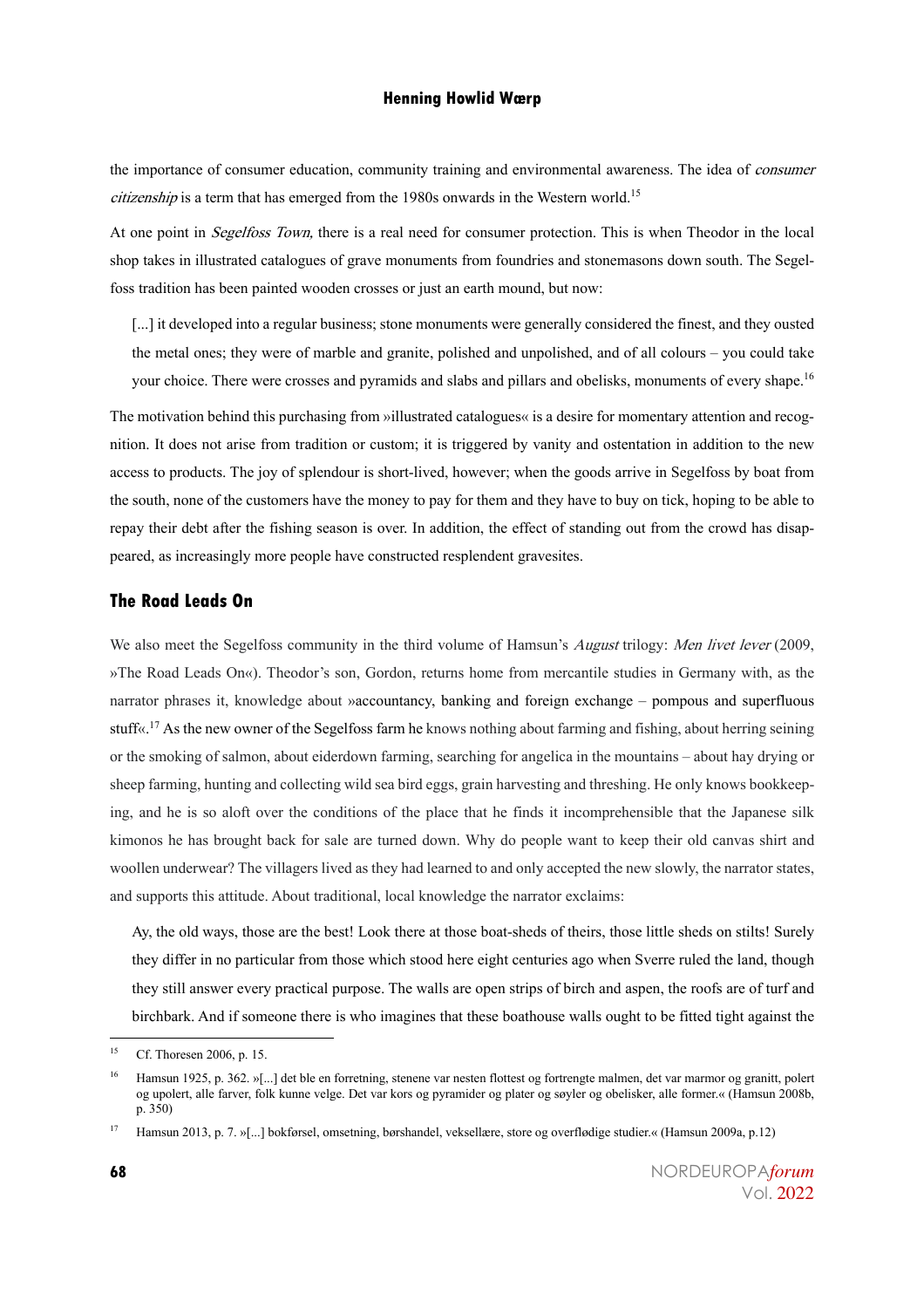weather, the reply is obvious that much would be lost thereby, since it is wind blowing in through the cracks which airs out the sails and the fishing gear left hanging there to dry. And observe those massive wooden locks on the doors of the sheds with their prehistoric wooden keys! No iron there, not a single thing which will rust. And when at last, lock and key have become rotten, what a simple matter it will be to fit new ones at not a single penny's cost, with the expenditure of only a little time and some deftness of hand – an interesting evening's work for any ordinary man.<sup>18</sup>

The depiction of the boathouse, with its practical arrangement based on local knowledge, comes right after the episode of the failed sale of silk kimonos and can be said figuratively to express Hamsun's preferences for a life where, on the one hand, one was used to being content with little and, on the other hand, people take a practical view of things. The coastal population are in need of solid clothing and not silk kimonos; they have to dress appropriately for the climate and their daily occupation. Hamsun phrases it this way: »kle seg efter klima og håndtering« (to dress for the weather).<sup>19</sup> The word »håndtering« (handling) is used in a special way: it means to deal with or handle something, e.g., a tool or instrument, by using it correctly. This dealing has to do with practice, and with the hand, and is associated with tradition. It has to do with a practical approach to things, local knowledge. The merchant's silk kimonos have then come to the wrong place.

The Norwegian philosopher Jakob Meløe, who is concerned with local knowledge – of action theory, or »prakseologi« as he calls it – defines *place* as something that has to do with human activities: the place and the terrain give shape to our activities, he says: »[...] if we are to gain a good grasp of people's different concepts about the world, about the world in which they themselves are active, then we must gain experience from the activities from which their concepts originate and have their roots.«<sup>20</sup> Transferred to Hamsun, one can say that Hamsun argues for practical knowledge that springs from a long life in the local community – a shopkeeper has to acknowledge this.

#### **Conclusion**

The consumer is the object of extensive and cross-disciplinary research, and can be placed within an international field of research that has increased significantly over the past years. While some consider consumers as hedonistic, utility-maximizing individuals, others consider themselves able to prove that in many regards consumption is a fundamentally moral activity. In the latter case, the consumer is given a role as a morally responsible acting

<sup>&</sup>lt;sup>18</sup> Hamsun 2013, p. 17. »Se på naustene deres, disse sjøbodene som sikkert ikke var anderledes nu enn på kong Sverres tid, men som svarte til formålet. Veggene var staver av asp og bjerk, taket var av never og torv. Og var det noen som mente at disse naustvegger skulle ha vært tettere, så var det nettopp det de ikke skulle være, det skulle blåse gjennom veggene, så seil og børnskap som hang derinne kunne tørke igjen efter hvert bruk. Og se på disse svære trelåser for naustdøren, med den lange forhistoriske trenøkkel, intet var av jern, intet rustet. Når lås og nøkkel engang morknet var det å gjøre fra nytt, det kostet ikke en øre, det kostet barelitt tid for en netthendt mann, en interessant kveldsstund.« (Hamsun 2009a, p. 22)

<sup>19</sup> Hamsun 2009a, p. 43.

<sup>&</sup>lt;sup>20</sup> »[...] skal vi skaffe oss et godt grep om folks forskjellige begreper om verden, om den verden de selv er virksomme i, så skal vi skaffe oss erfaringer fra de virksomhetene deres begreper stammer fra og har sitt feste i« (Meløe 2011, p. 71).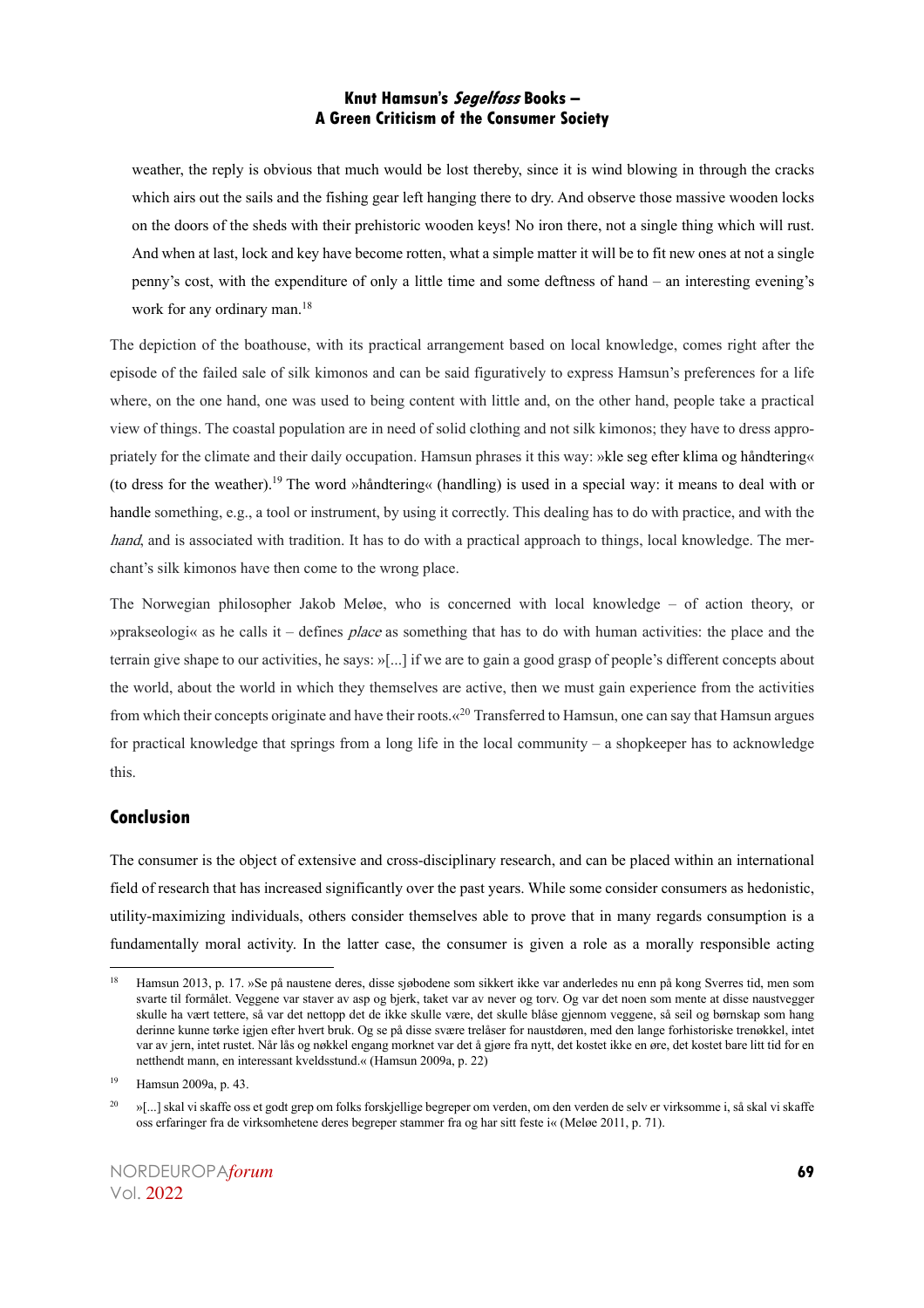individual whose choices in the consumer market can make a difference. Power is attributed to them and liability imposed on them, according to Asdal & Jacobsen. Consumption is an activity that requires competence; it has to do with how needs and desires may be addressed within the framework of what is both appropriate and possible. Markets and consumers are cultural products, shaped by politics and history.

Hamsun's *Segelfoss* novels may be read as thought-provoking contributions to the large amount of existing literature on consumers and their nature. Hamsun uses Theodor (and later Gordon) in the local shop and his customers to discuss current problems in the commodity trade. Even though the mania for shopping at Segelfoss is portrayed wittily, this does not mean that we should not take the novels seriously. To return to Jørgen Haugan's criticism of the Segelfoss novels: it is not necessarily »the old crumbling society« Hamsun propagandizes, as Haugan claims, $^{21}$ but rather certain values concerning the production of local food and goods and the ideas behind them, values that may be lost unless the consumer is educated or knows his or her place, and if the trader alone is allowed to set the agenda.

#### **References**

Andersen, Britt (2011): *Ubehaget ved det moderne. Kjønn og biopolitikk i Hamsuns kulturkritiske romaner*, Tapir, Trondheim.

Asdal, Kristin & Eivind Jacobsen (2009): Forbrukerens ansvar, Cappelen, Oslo.

Brinkmann, Svend (2018): Gå glipp. Begrensningens kunst i en grenseløs tid, translated from Danish by John Erik Frydenlund, Forlaget Press, Oslo.

Dingstad, Ståle (2021): Knut Hamsun og det norske Holocaust, Dreyer, Oslo.

Hamsun, Knut (1924): Children of the Age, translated by J. S. Scott. Alfred A. Knopf, New York.

Hamsun, Knut (1925): Segelfoss town, translated by J. S. Scott, Alfred A. Knopf, New York.

Hamsun, Knut (2008a): Barn av tiden, Collected works, vol. 8, Gyldendal, Oslo.

Hamsun, Knut (2008b): Segelfoss by, Collected works, vol. 9, Gyldendal, Oslo.

Hamsun, Knut (2009a): Men livet lever, Collected works, vol. 15, Gyldendal, Oslo.

Hamsun, Knut (2009b): *Bonde, ta hjem datter din fra byen*, Collected works, vol. 27, Gyldendal, Oslo.

Hamsun, Knut (2013): The Road Leads On, translated into English by Eugene Gey-Tift, Kartindo publishing house, Leipzig.

Haugan, Jørgen (2004): Solgudens fall. Knut Hamsun – en litterær biografi, Aschehoug, Oslo.

<sup>21</sup> Haugan 2004, p. 226.